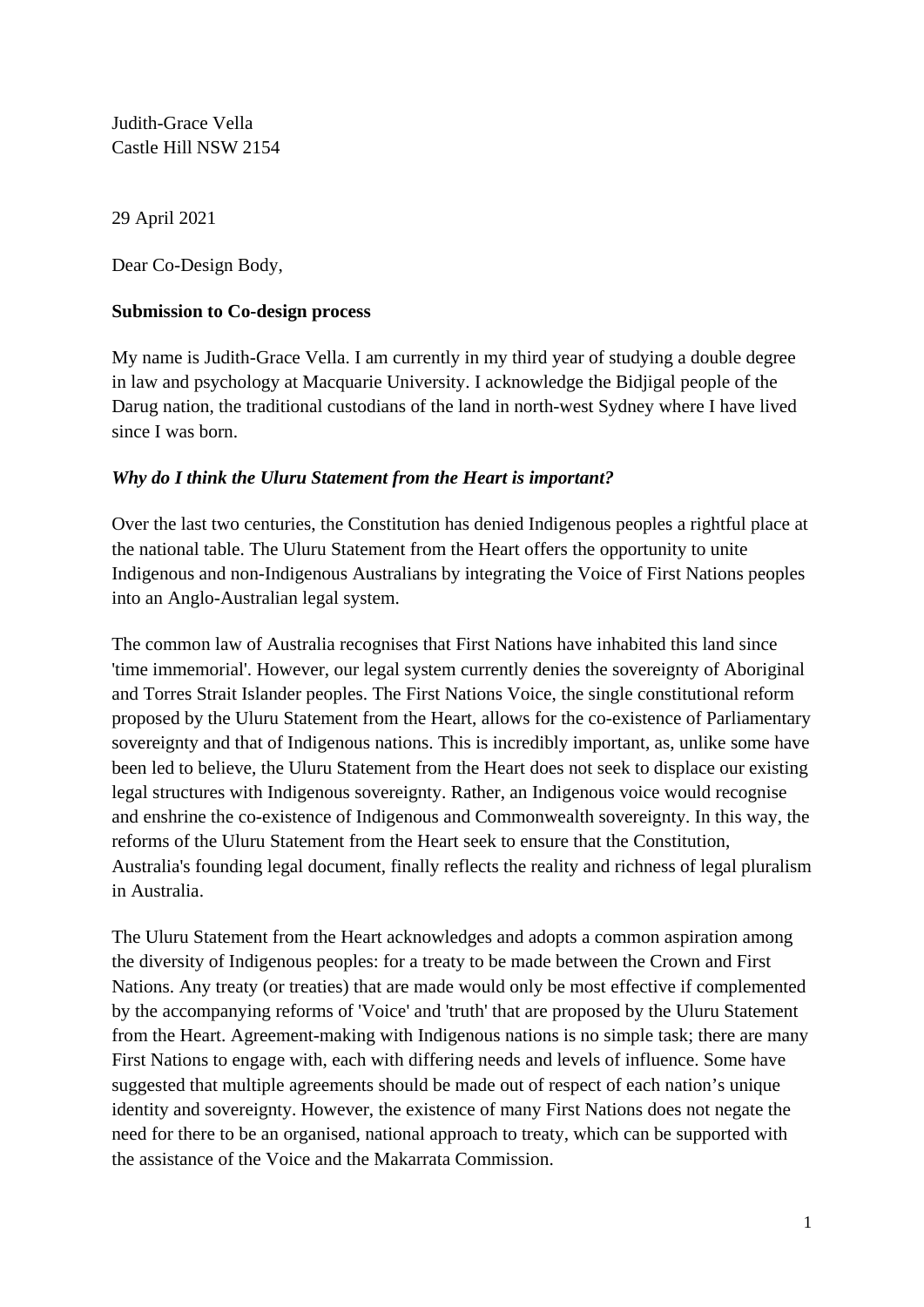Additionally, the success of the treaty process is underpinned by the process of truth-telling. How can non-Indigenous Australia make peace with those that they do not know or understand? A national, representative body of Aboriginal and Torres Strait Islander Peoples is thus required to ensure non-Indigenous Australia personally understands the reality of the past, before together cultivating a prosperous future in the spirit of reconciliation. Thus, the interdependence of the three reforms is a significant and distinguishing feature of the Uluru Statement from the Heart.

# *Why do I think it is important to enshrine the Voice to Parliament in the Constitution, rather than include it only in legislation?*

The Uluru Statement from the Heart calls for the constitutional enshrinement of the Voice. I believe the most significant arguments in favour for amending the constitution over simple legislation are two-fold.

Firstly, enactment by legislation puts the Voice at risk of being repealed far too simply. Constitutional enshrinement would protect the First Nations Voice by virtue of section 128 of the Constitution, which requires a referendum to be held to remove it.

Secondly, constitutional amendment will, at the very least, provide an institutionalised and permanent place for the views of Indigenous nations to be received by Parliament.

Much has been said about the risk and expense of a referendum. I believe any cost of a referendum is outweighed by the damage to the future of Indigenous peoples that would result by failing to act now, with substantive constitutional recognition. Furthermore, constitutional enshrinement does not negate the possibility of accompanying legislation governing the functioning of the Voice so that it can be modified to meet changing conditions.

Aboriginal and Torres Strait Islander peoples, among others, have long lamented the limits to mere symbolic constitutional recognition. A constitutional First Nations Voice, as proposed by the Uluru Statement from the Heart, enacts substantive reform. Yet constitutional enshrinement of the Voice is also significant, and preferrable over legislation, for an important symbolic reason: our Constitution must recognise and support the traditional owners of the land whose legal and political structures it governs.

## *Why is it important for Indigenous people to have a say in the matters that affect them?*

I am the granddaughter of Maltese immigrants, who searched for a better life overseas. They, and their descendants, have prospered in Australia in the short span of almost 70 years. Therefore, the reality that Aboriginal and Torres Strait Islander peoples, the traditional custodians who nurtured this land over millennia, experience disproportionately worse health and educational outcomes than my non-Indigenous family, distresses me.